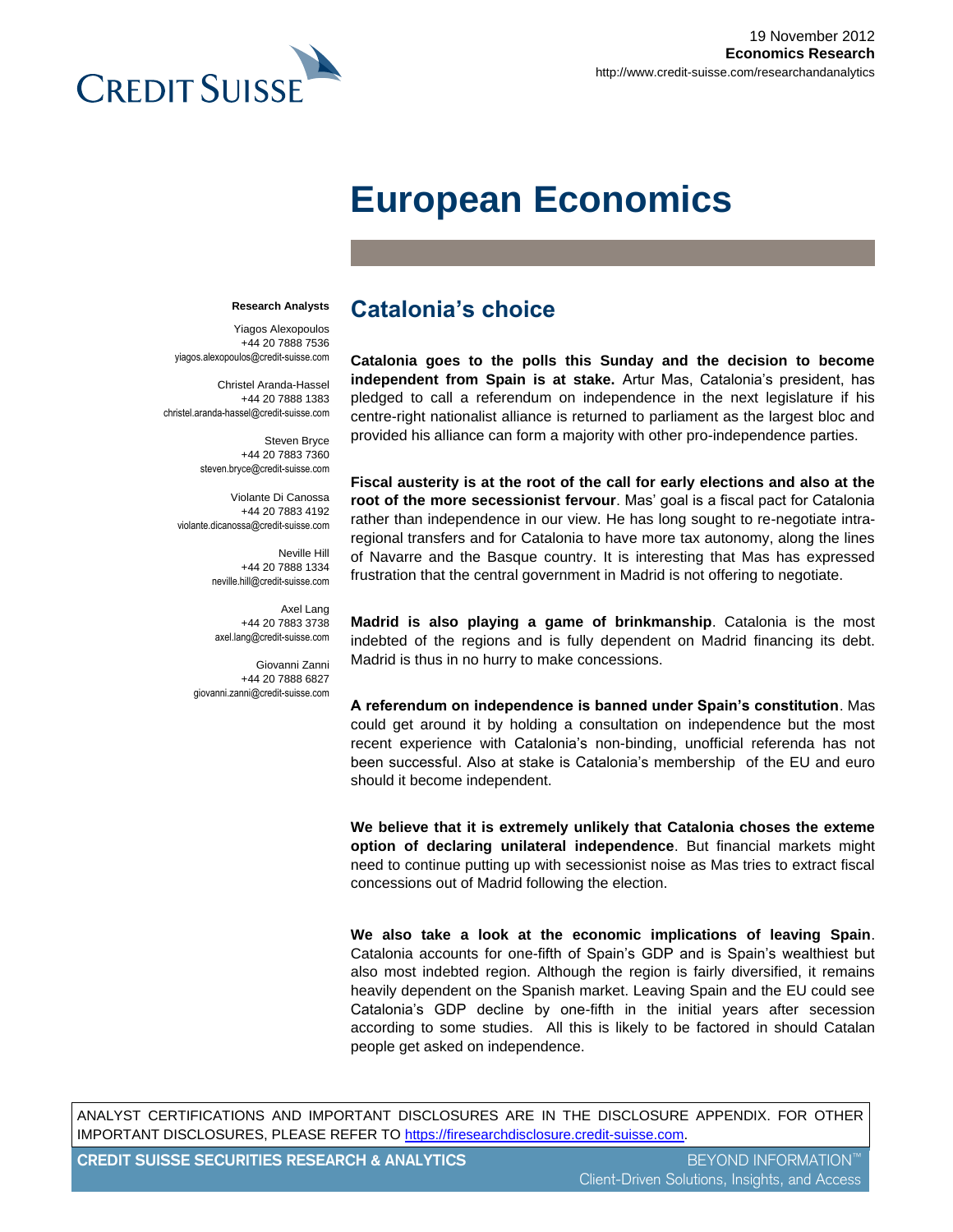

Christel Aranda-Hassel +44 20 7888 1383

christel.aranda-hassel@credit-suisse.com

# Catalonia's choice

**On Sunday 25 November, Catalonia goes to the polls and the decision to become independent from Spain is at stake**. Catalonia's current president, Artur Mas, called the election early after Madrid refused more fiscal autonomy for Catalonia, which was followed by a large pro-independence march. Mas pledged to call a referendum on independence in the next 4 year legislature, provided his centre-right nationalist alliance (CiU) is returned to Catalonia's 135-seat parliament, as the largest bloc and provided the CiU can form a majority with other pro-independence parties.

**Catalan people are increasingly in favour of independence**. For the first time since 2005 a majority of Catalans would support it. Five years ago and before Spain's debt crisis only around 15% of Catalans wanted independence. Austerity has hardened attitudes especially when taking into account that Catalonia, while Spain's wealthiest, is also its most indebted region. Like elsewhere in Spain, protests have grown against cuts the regions are forced to make in education and healthcare, the two main areas regions control. And PM Rajoy's fiscal reform, which allows the central government in Madrid to intervene in finances of poorly performing regions has not been helpful.

**The key is more control of Catalonia's finances**. Artur Mas was never known as a convinced secessionist. But against the austerity backdrop, it is no surprise that Catalonia wants to get more of a say over its finances. Ideally, the region aspires to have its own tax agency like the autonomous regions of Navarre and the Basque country. This would allow the Catalonian government to collect taxes and send them to Madrid rather than depending on funds raised by national government taxation and budgeted to Catalonia. The aim of more fiscal autonomy is based on the argument that Catalonia pays more to the Spanish national coffers than it receives, although this argument conveniently overlooks the "solidarity between regions" enshrined in Spain's constitution.

Crucially, polls also show that there would be no majority for independence if Catalonia gets more control over its finances.

17.5

 $9.3$ 11 18

Castilla-La Mancha Castilla y Leon Cataluna **Extremadura** Galicia La Rioja Madrid Murcia Navarra Pais Vasco Valencia

Castilla-La Mancha

10.3

22

11.8 13.3 12.4 9.1 11.7

15.6

10.8

20.8



# **Exhibit 1: Should Catalonia become independent? Exhibit 2: Regional government debt**

10.7 11.1 9.8

Andalucia Aragon Asturias **Baleares Canarias** Cantabria

 $\Omega$ 5

10

15

20

**But Artur Mas is seeking negotiations**. With less than one week to go before polling day he reiterates that the CiU will not renege on its promise to seek a referendum. But on the week-end he has also opened the door to talks, stating that Madrid and the Catalan government need to negotiate and that the Catalan government would be prepared to study offers. Ahead of the election, however, he is also hardening the stance, stating that the fiscal pact he sought before calling for a referendum would not be enough any longer.

Source: CEO Barometre d'Opinion Politica , Credit Suisse Source: Banco de Espana, Credit Suisse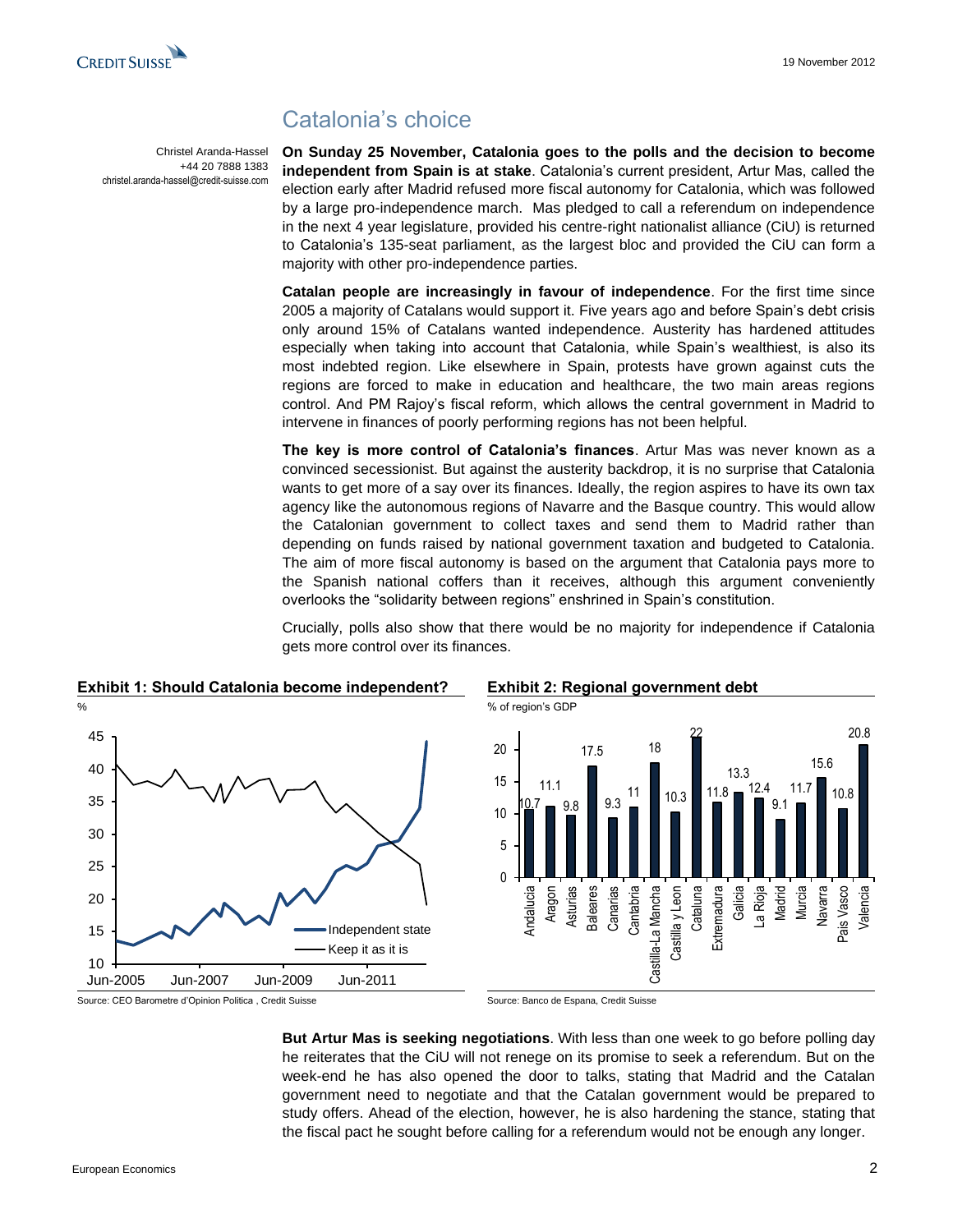**Artur Mas' centre-right alliance is unlikely to achieve an absolute majority.** The most recent opinion polls show that the centre-right Convèrgencia i Unió (CiU) is likely to achieve around 37% of the vote, which would allow the alliance to hold on to its current 62 seats in the Catalan parliament. This would fall six seats short of the 68 needed to obtain an absolute majority in the 135-seat chamber. This outcome could see the CiU continuing as a minority government forging occasional pacts with other parties such as the agreement reached with the socialists back in 2010 which then gave Mas the presidency.

**Mas linked majority to endorsement for a referendum.** In the absence of an absolute majority he would thus have to rely on other pro-independence parties to pursue the referendum. A clear winner from the polarization of the vote along independent lines has been the strongly pro-independence Republican Left party (ERC) which could see its seats increased from 10 to 18 if the polls are corroborated, but an alliance between the centre-right CiU and the ERC only to pursue the independence vote seems far-fetched.

|                 | 2010 election result |              |           | 2012 poll    |  |  |
|-----------------|----------------------|--------------|-----------|--------------|--|--|
|                 | % of vote            | <b>Seats</b> | % of vote | <b>Seats</b> |  |  |
| CiU             | 38.2                 | 62           | 37.3      | 62           |  |  |
| PSC-PSOE        | 18.2                 | 28           | 12.3      | 18           |  |  |
| <b>PP</b>       | 12.3                 | 18           | 13.2      | 19           |  |  |
| <b>ICV-EUIA</b> | 7.3                  | 10           | 7.9       | 10           |  |  |
| <b>ERC</b>      | 7.0                  | 10           | 12.2      | 18           |  |  |
| SI              | 3.3                  | 4            | 1.7       | 0            |  |  |
| C's             | 3.4                  | 3            | 5.7       | 6            |  |  |
| Other           |                      |              | 3.0       | 2            |  |  |
|                 |                      | 135          |           | 135          |  |  |

# **Exhibit 3: 2010 election results and 2012 poll**

CiU (Convèrgencia i Unió): Important segments of this alliance in favour of independence.

PSC-PSOE (Partit dels Socialistes de Catalunya): Sister party of Spain's main social democratic party, PSOE. Weakly anti-independence.

PP (Partit Popular): Spain's conservative party. Strongly anti-independence.

ICV-EUA (Iniciativa per Catalunya-Verds – Esquerra Unida y Alternativa): Initiative for Catalonia-Green – United and Alternative Left. Weakly pro-independence.

ERC (Esquerra Republicana): Republican Left of Catalonia. Strongly pro- independence.

SI (Solidaridad Catalana per la Independencia): Catalan Solidarity for Independence. Strongly pro- independence.

C's (Ciutadans): Party of Citizenry. Strongly anti-independence.

Source: Metroscopia, El Pais, Credit Suisse

**The socialists are likely to be the big losers from the polarization of the vote.**  Following strong declines in the Galician and the Basque country elections, Catalonian polls also show that they are likely to lose a significant amount of seats in Catalonia. The Catalan socialists are divided on independence and have attempted to occupy a position between two extremes which is not paying off. The marked difference over self-rule between the socialists and the strongly pro-independence ERC is also likely to stand in the way of a revival of the tri-party alliance between socialists, ERC and the green ICV group that ran Catalonia before.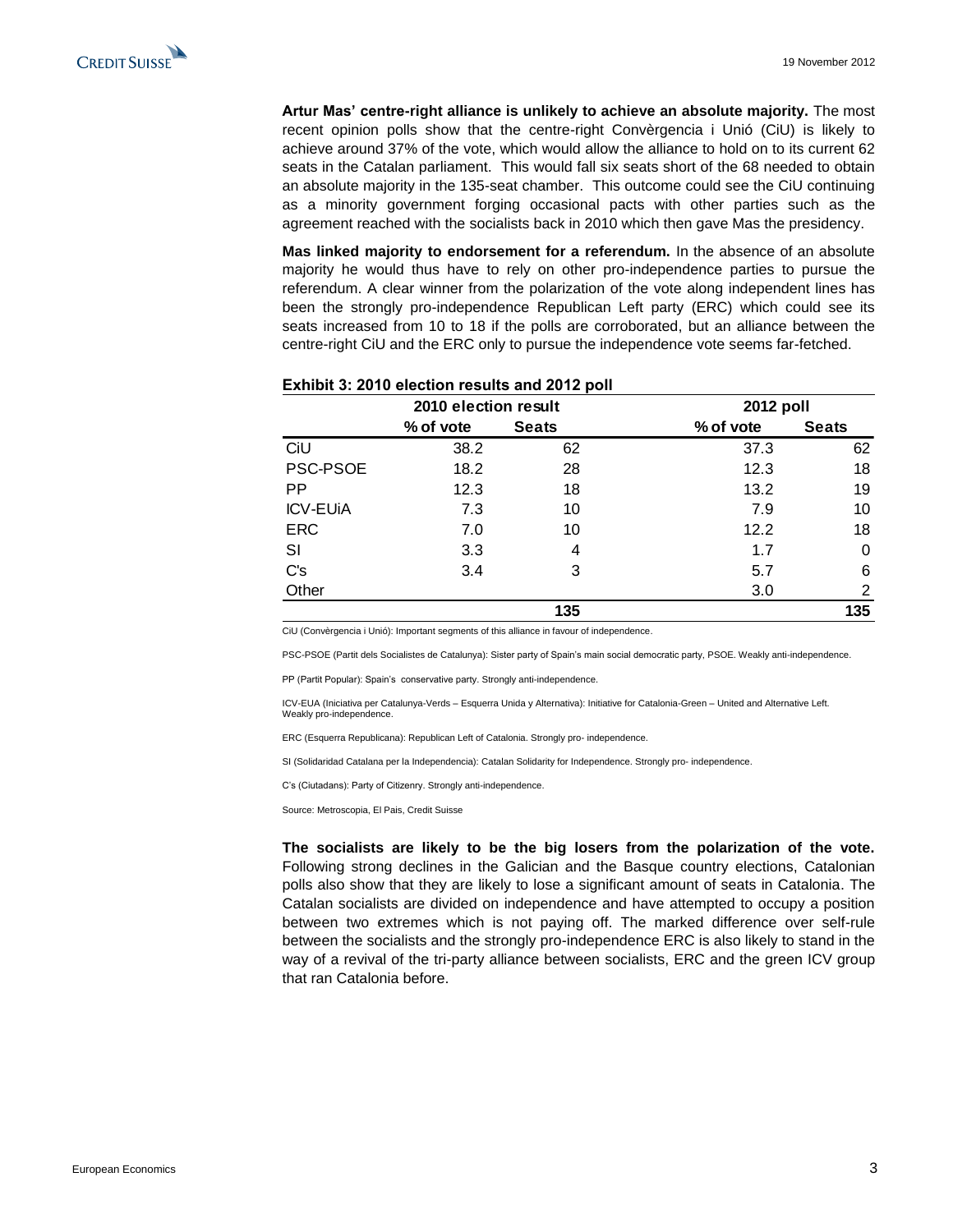### **The politics of secession**

**A referendum on independence is banned under Spain's constitution.** The central government is thus adamant that it can block Catalonia's secessionist dream. In fact, the Spanish constitution of 1978 allows for consultative referenda on "political decisions of special importance", but this requires approval of both the government and the lower house of the Cortes Generales (parliament).

And it gets more complicated. Article 2 of the constitution refers to "the indissoluble unity of the Spanish Nation, the common and indivisible homeland of all Spaniards". Catalonian independence would thus require a constitutional amendment. Article 168 ensures, that such an amendment cannot be done lightly and requires:

- A two-thirds majority in both chambers of the Cortes Generales;
- the dissolution of the Cortes Generales and a general election;
- the re-approval of the amendment by two-thirds majority in both chambers of the newly elected Cortes Generales.

**Catalonia will try to hold a legal referendum but that will not be possible.** For Mas, the model is the London agreement with Scotland. But this is unlikely to be granted by the conservative Spanish government which remains opposed to a referendum and which enjoys a majority in the Cortes Generales. PM Rajoy has publicly stated that his government will not authorize a referendum on Catalan independence.

**Catalonia could then try to get around the constitution by holding a consultation.**  Under Catalan law, a consultation on independence is not regarded as a referendum. But the government in Madrid has already threatened to appeal to the Spanish constitutional court to obtain a suspension of this law. The Spanish foreign minister has even gone further, equating such a consultation to a Catalan 'coup d'état'. The option for Mas could be to hold a non-binding, unofficial referendum and hope that a high turnout and positive vote in favour of independence puts pressure on Madrid. But the most recent experience with such non-binding unofficial referenda has not been successful. In autumn 2009 a series of non-binding, consultations started being held in municipalities around Catalonia with polling planned to encompass all the municipalities in the region. Many separatist organisations supported the consultations and the result was an overwhelming yes to independence in those municipalities that voted, but the very low turnout of less than 30% led to the consultations being aborted.

**Also at stake is Catalonia's membership of the euro area and EU**. Here the government in Madrid has been backed by the EU. In a letter to the Spanish government, the vice—president of the European Commission, Viviane Reding, stated that an independent Catalan state would have to submit an application for membership. This application in turn needs to be approved by all member states unanimously and it is clear, that the current Spanish government would not back this. An exclusion from the EU and euro area would have dramatic economic consequences for Catalonia. Following the letter Mas' tone moderated initially when he stated he would be prepared to rethink the plan to seek independence if it becomes clear that a new Catalan state would be excluded from the EU. Since then, and in the run-up to the election, his tone has, however, become less conciliatory once more.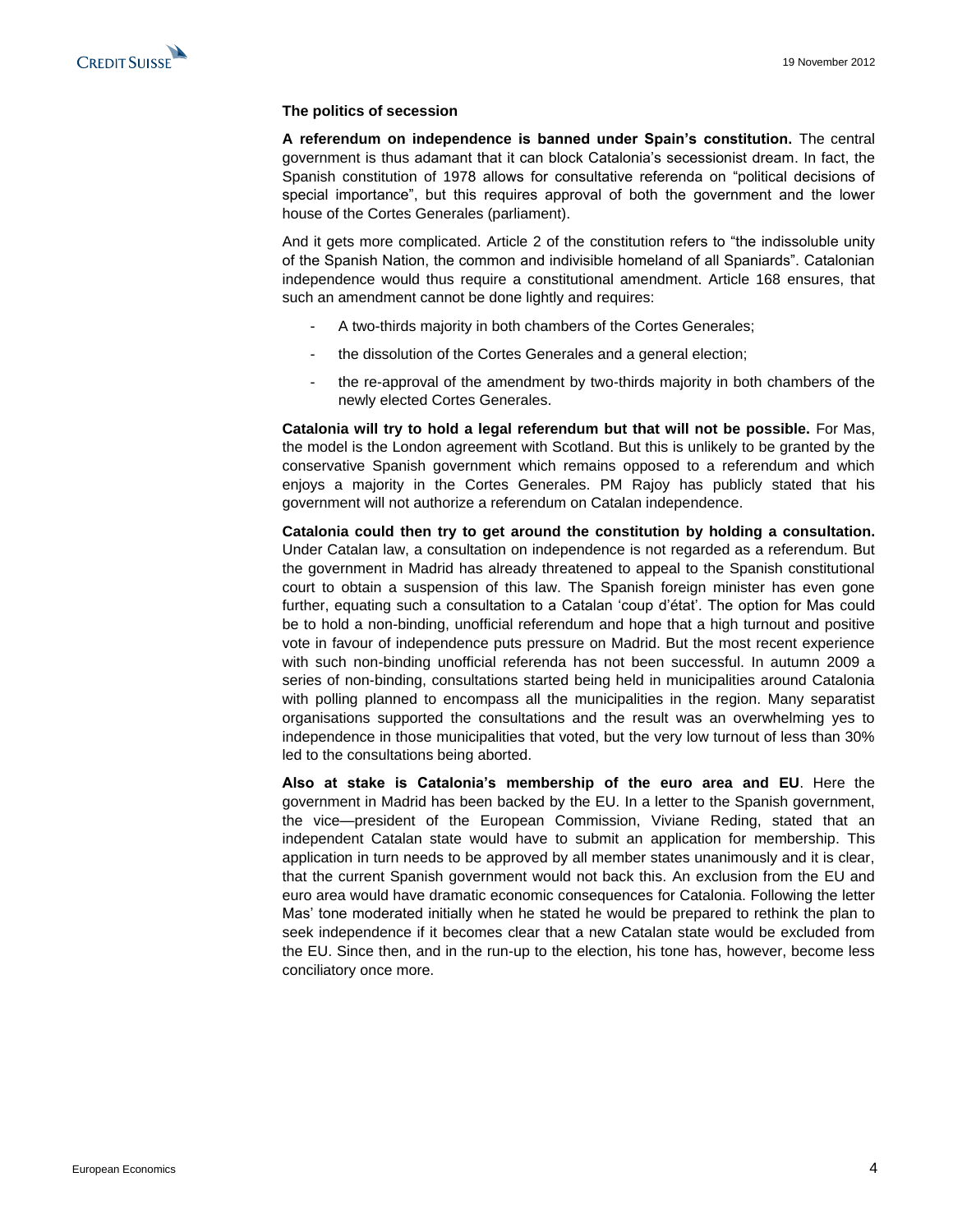

### **The economics of secession**

**Catalonia accounts for one-fifth of Spain's GDP.** Although it comes only sixth among Spain's regions when it comes to area, this area is equivalent to the size of Begium. It is the second most populous Spanish region, equivalent to the population of Switzerland. Comparing to euro area countries, the Catalan population is 40% and one-third larger than those of Ireland and Finland respectively.

It is Spain's wealthiest region. Catalonia's GDP per capita is only marginally below the euro area average, and one-fifth above the per capita wealth of the reminder of Spain.



### **Exhibit 4: GDP per capita**

Source: Datosmacro.com, Credit Suisse

**Catalonia's economy is fairly diversified.** It accounts for nearly half of Spain's chemical exports and roughly a third of Spanish exports beyond food and textiles such as machinery and equipment. With a large German car brand operating a subsidiary in Catalonia, the region also accounts for one quarter of Spain's car and transport equipment exports.

**But Catalonia is not self-sufficient, it needs Spain when it comes to trade**. Although at 14% its French neighbor accounts for the largest share of Catalonian exports, ten out of its fifteen key trading partners are Spanish regions. The latter account for more than 60% of its total sales.

### **Exhibit 5:Catalonia's contribution to Spain's exports Exhibit 6: Catalonia's key export markets**



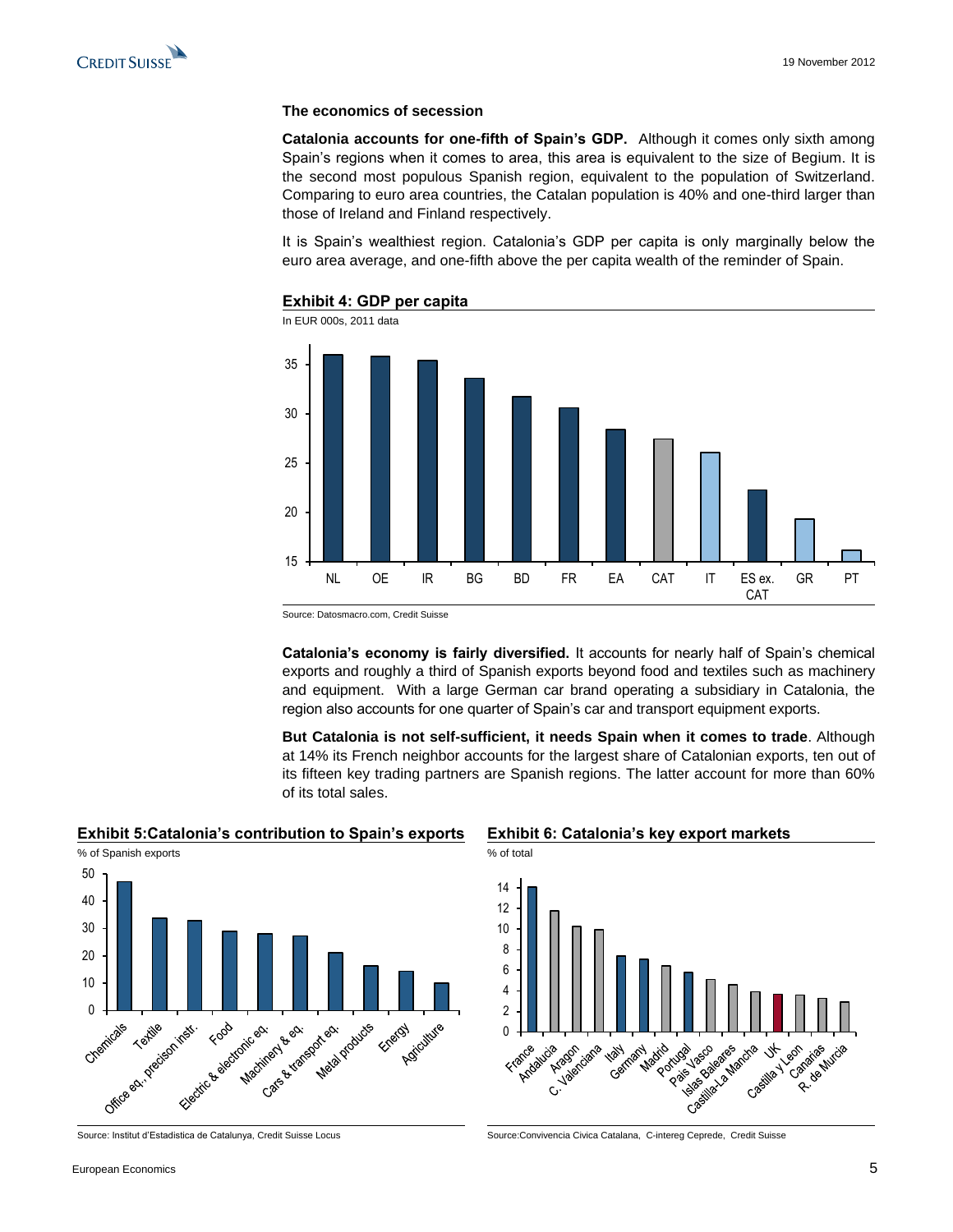Mr. Mas has been happy to downplay the dependency on Spain, highlighting the fact that last year and for the first time Catalonia's exports to the rest of the world exceeded sales to Spain. In the mid-1990s sales to the rest of Spain accounted for more than 60% but this share has been declining steadily.

**But looking only at exports is misleading**. **Catalonia remains heavily dependent on the Spanish market.** Although Catalonia has steadily exported more goods abroad, its trade balance with the rest of the world remains negative to the tune of nearly 8% of Catalonia's GDP. Partly, this is because many of its exports, such as cars, assemble parts which need to be imported. Catalonia's goods trade balance only becomes positive once net sales to Spain are taken into account. With Spain, Catalonia's goods trade surplus amounts to 11% of its GDP.



Source: Institut d'Estadistica de Catalunya, Credit Suisse Source: : Institut d'Estadistica de Catalunya, Credit Suisse

Catalonia's total trade balance, which also includes services, has only been in surplus thanks to its trade with Spain throughout the last decade. Only last year, and for the first time, its foreign total balance also managed to register a surplus. This was largely thanks to tourism, with foreigners increasing their spending in Catalonia by nearly 15% over the last two years while Catalonians are reigning in their spending abroad.



### **Exhibit 9: Catalonian goods & services balance**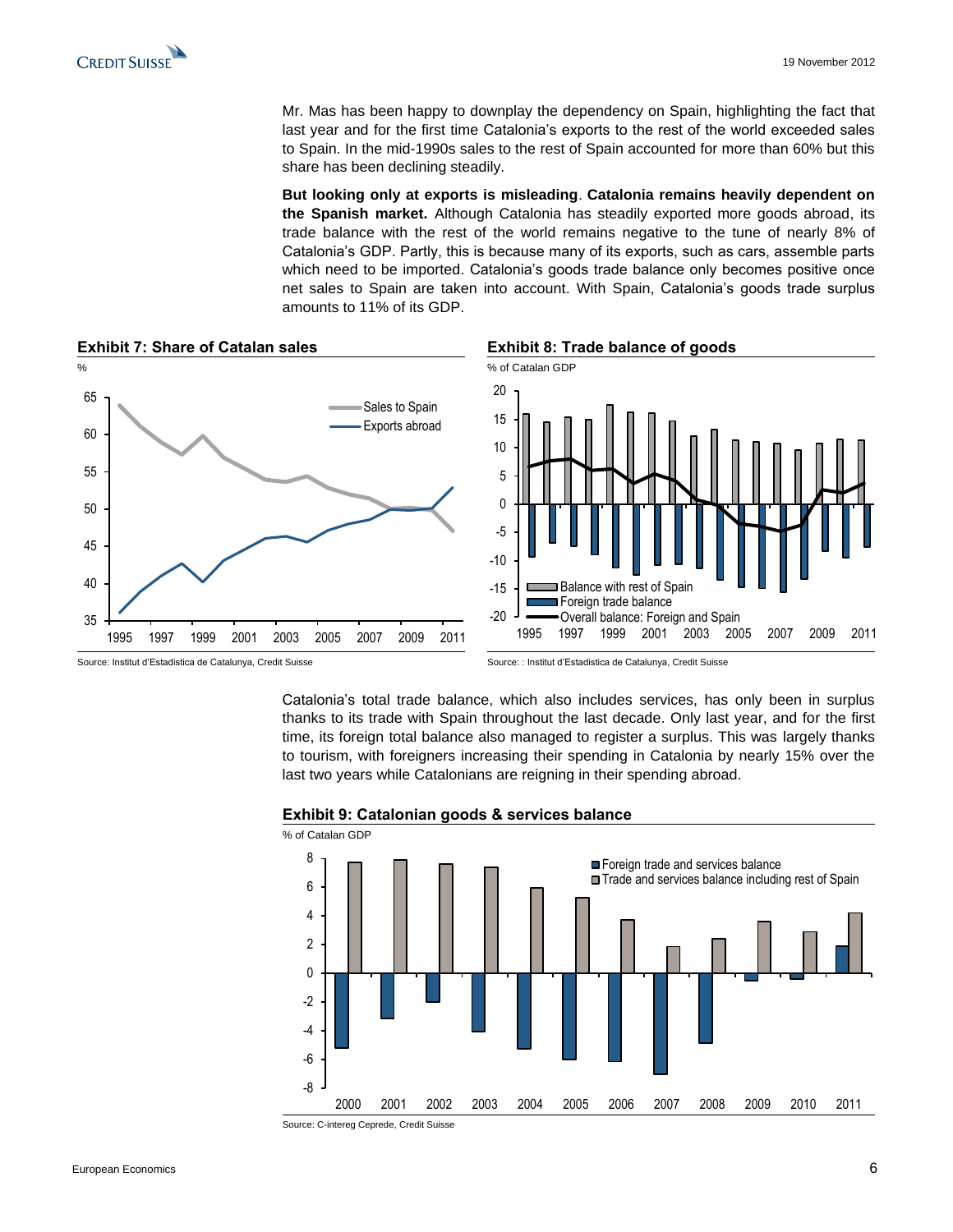**Spain is a key trading partner and this is not surprising.** Studies which have tried to assess the so-called border effect find that even if countries are part of a trade union such as the EU and there are no trade tariffs, political borders still matter. French regions trade eight times more with each other than with the rest of the EU while it is three times as much in the case of the German states.

**Separation cuts trade significantly**. Studies that have reviewed separations such as that of the Czech and Slovak Republics or Slovenia and Croatia find that in all cases trade between formerly united countries falls by between one and two thirds in the initial years following separation.

**The decline would be compounded by Catalonia having to leave the EU**. Catalonian trade would be subject to increased transaction costs and tariffs. An EU exit would also prompt some companies currently based in Catalonia to relocate. Out of the ten largest companies by transaction volume based in Catalonia, two have publicly stated that they would relocate to Spain if Catalonia would become independent and had to leave the EU. One of those companies currently accounts for 5% of Catalan employment. Research carried out on behalf of the Institute for Fiscal Studies looked into Basque separatism and estimated that in the Basque case, the effect of relocation would result in a decline of nearly 7% of Basque GDP.

**Catalonia's GDP could decline by one-fifth** according to estimates of a Catalan study. The study adds up the estimated decline of trade with Spain, higher transaction costs and tariffs, the negative effect stemming from the relocation of key companies and the detrimental effects all this would have on Catalan household spending and investment. A 20% fall in Catalonia's per capita income would leave Catalonia falling below the wealth level of the reminder of Spain. And this is not taking into account the likely effects coming from capital flight, financial instability and the introduction of a new currency. While Catalonia would not have to make fiscal transfers to Madrid any longer, a new state has to establish services such as defense, security and diplomacy currently enjoyed as being part of the Spanish state. As a result, and to start with other studies estimate an even higher decline in Catalonian wealth.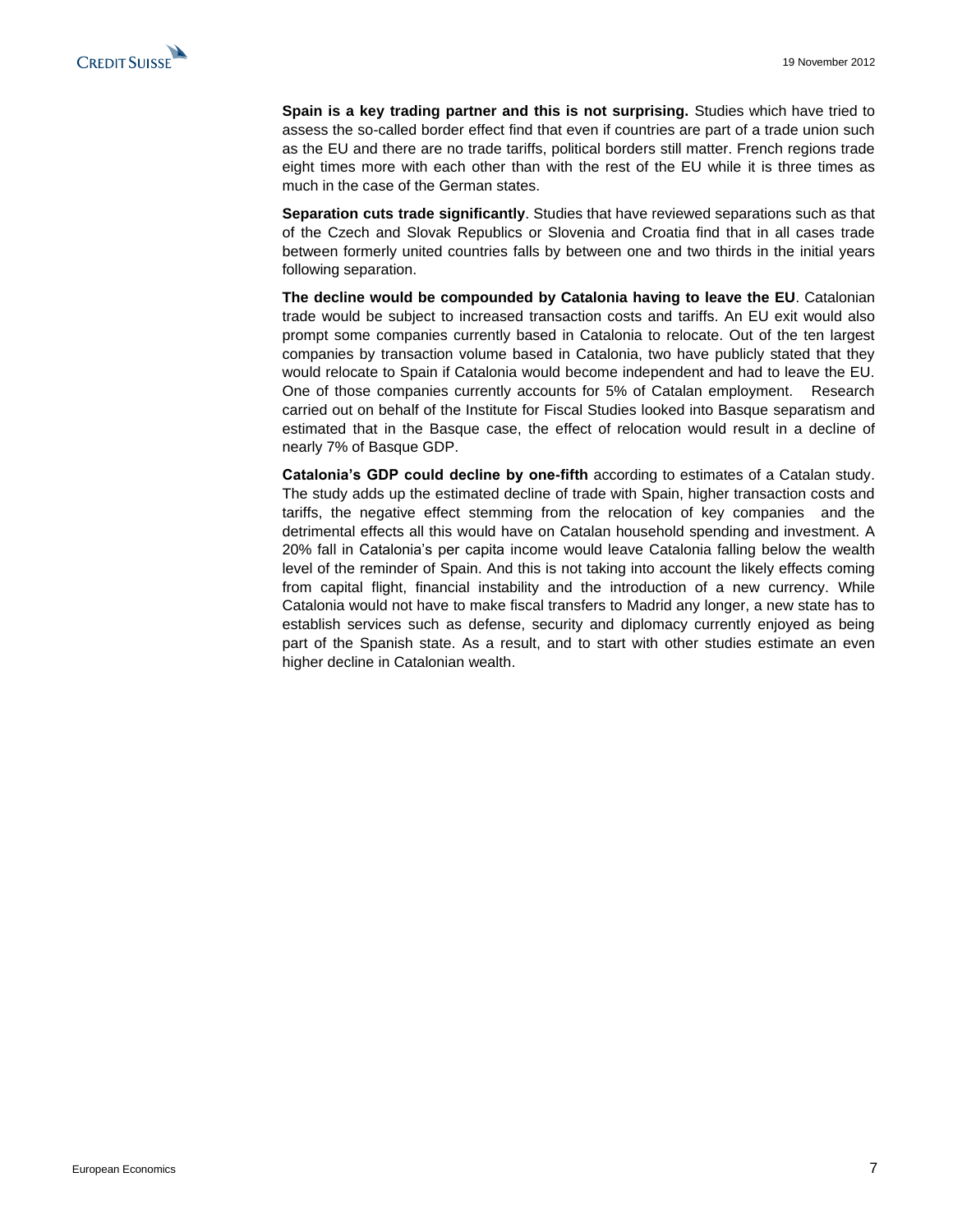### **Conclusion**

**Fiscal austerity is at the root of the call for early elections and also at the root of the more secessionist fervour.** Voters feel they would be better off if they were not part of Spain and that has prompted a surge in national sentiment and anger at Madrid's perceived power grab.

**Mas' goal is a fiscal pact rather than independence in our view.** He has long sought to re-negotiate intra-regional transfers and for Catalonia to be able to set up its own tax agency along the lines of Navarre and the Basque country. Behind his call for independence is thus political opportunism and he has already expressed frustration that the central government in Madrid is not offering to negotiate given his call for a referendum.

**An absolute majority for the CiU would strengthen Mas' hand when**. He could then attempt to get more concessions by using the independence card more strongly. The most recent opinion polls, however, indicate that he might fall short of securing the absolute majority, but there is still a large, nearly one-third, of undecided voters.

**Madrid is also playing a game of brinkmanship**. With Catalonia being the most indebted of Spain's regions and Catalonia fully depending on Madrid to finance this debt Madrid feels that it does not need to make concessions in a hurry. Increased transfers to Catalonia might be in the pipeline, however. The financing system of the autonomous regions is reviewed every five years. The last revision was done in 2009 so the next one is not due until 2014. But the government has already stated that it would bring the review forward into next year. As in 2009, when Catalonia got a larger share of taxes raised in the region a further increase should not be excluded. Increased transfers could deflate some of the nationalist zeal.

A reform of the financing of the regions which could bring about a more federal system is required in the view of some of the Madrid government's politicians. But such a reform is unlikely to be attempted in the current legislature with the government's hands full trying to comply with deficit targets and implementing an array of structural reforms to make Spain's debt more sustainable and the economy more flexible and competitive.

**Secession is strongly opposed by the conservative government in Madrid.** All legal levers will be used to prevent a referendum. Should Catalonia persevere, the extreme case would be an illegal consultation followed by a unilateral declaration of independence. But given the economic costs resulting from remaining outside the EU and euro area a 'yes' to independence should not be a foregone conclusion. And even if Catalonia would hold on to the euro and not create a new currency from the outset, Catalonian banks would not have access to the ECB and there would be no protection from the ESM for this highly indebted region. **It is thus extremely unlikely that Catalonia choses the extreme option of declaring unilateral independence**.

But financial markets might need to continue putting up with secessionist noise as Mas tries to extract fiscal concessions out of Madrid following the election.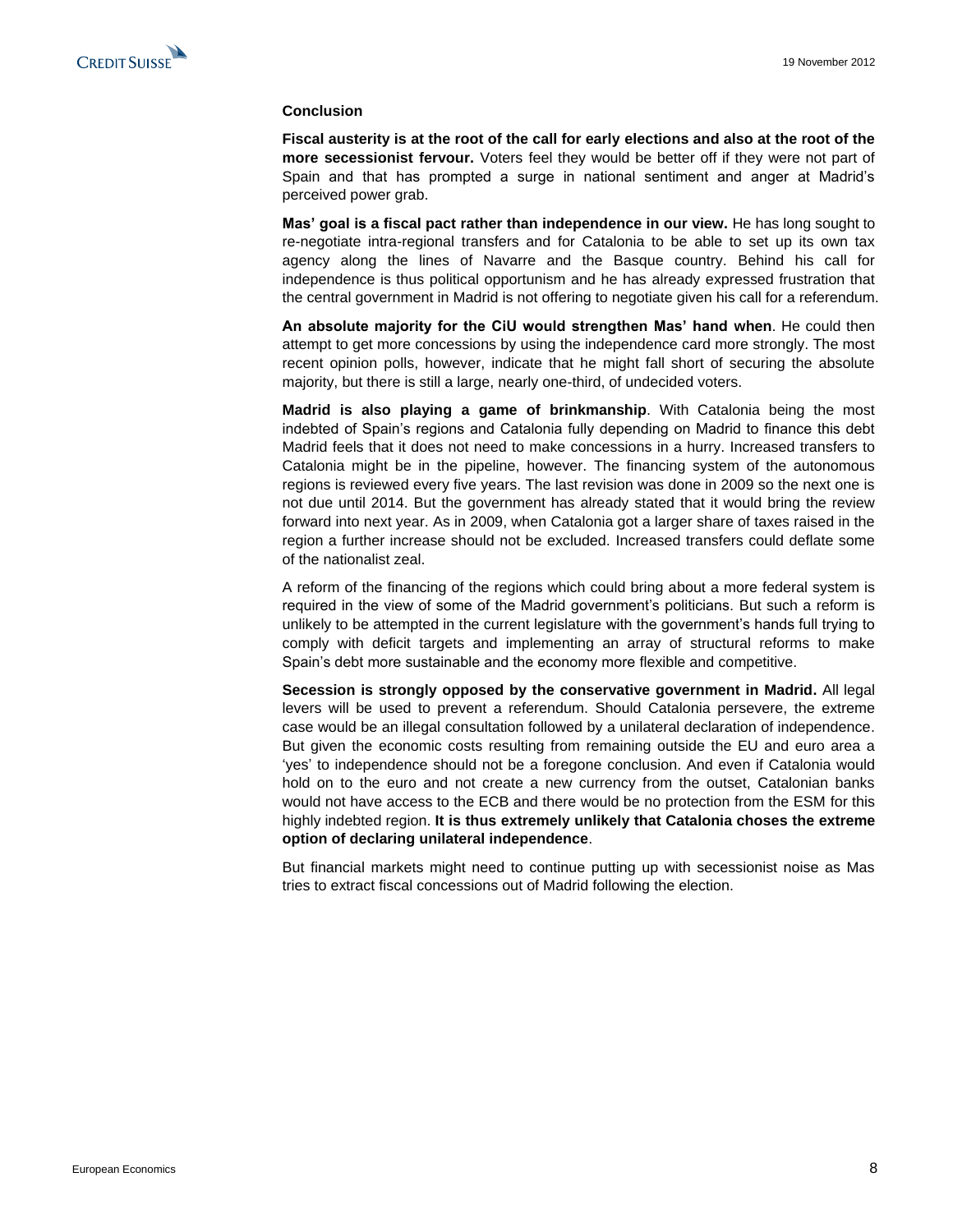

# **GLOBAL FIXED INCOME AND ECONOMIC RESEARCH**

#### **Dr. Neal Soss, Managing Director**

Chief Economist and Global Head of Economic Research +1 212 325 3335 neal.soss@credit-suisse.com

**Eric Miller, Managing Director** Global Head of Fixed Income and Economic Research +1 212 538 6480 eric.miller.3@credit-suisse.com

### **US AND CANADA ECONOMICS**

| Dr. Neal Soss, Managing Director               | Jonathan Basile, Director         | Jay Feldman, Director           | Henry Mo, Director              |
|------------------------------------------------|-----------------------------------|---------------------------------|---------------------------------|
| <b>Head of US Economics</b>                    | +1 212 538 1436                   | +1 212 325 7634                 | +1 212 538 0327                 |
| +1 212 325 3335<br>neal.soss@credit-suisse.com | jonathan.basile@credit-suisse.com | jay.feldman@credit-suisse.com   | henry.mo@credit-suisse.com      |
| Dana Saporta, Director                         | Jill Brown, Vice President        | <b>Isaac Lebwohl, Associate</b> | Peggy Riordan, AVP              |
| +1 212 538 3163                                | +1 212 325 1578                   | +1 212 538 1906                 | +1 212 325 7525                 |
| dana.saporta@credit-suisse.com                 | jill.brown@credit-suisse.com      | isaac.lebwohl@credit-suisse.com | peggy.riordan@credit-suisse.com |

# **LATIN AMERICA ECONOMICS AND STRATEGY**

| Alonso Cervera, Managing Director                                                                                  | Casey Reckman, Vice President                                              |                            | Daniel Chodos, Vice President                                                  |                                                             | Di Fu, Analyst                                                   |
|--------------------------------------------------------------------------------------------------------------------|----------------------------------------------------------------------------|----------------------------|--------------------------------------------------------------------------------|-------------------------------------------------------------|------------------------------------------------------------------|
| <b>Head of Non-Brazil Latam Economics</b><br>+52 55 5283 3845<br>alonso.cervera@credit-suisse.com<br>Mexico, Chile | +1 212 325 5570<br>casey.reckman@credit-suisse.com<br>Argentina, Venezuela |                            | +1 212 325 7708<br>daniel.chodos@credit-suisse.com<br>Colombia, Latam Strategy |                                                             | +1 212 538 4125<br>di.fu@credit-suisse.com                       |
| Nilson Teixeira, Managing Director                                                                                 | Daniel Lavarda, Vice President                                             |                            | Tales Rabelo, Vice President                                                   | lana Ferrao, Associate                                      | Leonardo Fonseca, Associate                                      |
| <b>Head of Brazil Economics</b><br>+55 11 3701 6288<br>nilson.teixeira@credit-suisse.com                           | +55 11 3701 6352<br>daniel.lavarda@credit-suisse.com<br>Brazil             | +55 11 3701 6353<br>Brazil | tales.rabelo@credit-suisse.com                                                 | +55 11 3701 6345<br>iana.ferrao@credit-suisse.com<br>Brazil | +55 11 3701 6348<br>leonardo.fonseca@credit-suisse.com<br>Brazil |

# **EURO AREA AND UK ECONOMICS**

| <b>Neville Hill, Director</b>                                                           | Christel Aranda-Hassel, Director                             | Giovanni Zanni, Director                               | Violante di Canossa, Vice President                      |
|-----------------------------------------------------------------------------------------|--------------------------------------------------------------|--------------------------------------------------------|----------------------------------------------------------|
| <b>Head of European Economics</b><br>+44 20 7888 1334<br>neville.hill@credit-suisse.com | +44 20 7888 1383<br>christel.aranda-hassel@credit-suisse.com | +44 20 7888 6827<br>giovanni.zanni@credit-suisse.com   | +44 20 7883 4192<br>violante.dicanossa@credit-suisse.com |
| Axel Lang, Analyst<br>+44 20 7883 3738                                                  | <b>Steven Bryce, Analyst</b><br>+44 20 7883 7360             | <b>Yiagos Alexopoulos, Analyst</b><br>+44 20 7888 7536 |                                                          |
| axel.lang@credit-suisse.com                                                             | steven.bryce@credit-suisse.com                               | yiagos.alexopoulos@credit-suisse.com                   |                                                          |

# **EASTERN EUROPE, MIDDLE EAST & AFRICA ECONOMICS AND STRATEGY**

**Berna Bayazitoglu, Managing Director Head of EEMEA Economics** +44 20 7883 3431 [berna.bayazitoglu@credit-suisse.com](mailto:berna.bayazitoglu@csfb.com) **Turkey** 

**Alexey Pogorelov, Associate** +7 495 967 8772 alexey.pogorelov@credit-suisse.com Russia, Ukraine, Kazakhstan

**Sergei Voloboev, Director** +44 20 7888 3694 [sergei.voloboev@credit-suisse.com](mailto:sergei.voloboev@credit-suisse.com) Russia, Ukraine, Kazakhstan

**Natig Mustafayev, Associate** +44 20 7888 1065

natig.mustafayev@credit-suisse.com EM and EEMEA cross-country analysis

# **Carlos Teixeira, Director**

+27 11 012 8054 carlos.teixeira@credit-suisse.com South Africa

#### **Saad Siddiqui, Associate**

+44 20 7888 9464 saad.siddiqui@credit-suisse.com EEMEA Strategy

#### **Gergely Hudecz, Vice President** +33 1 7039 0103 gergely.hudecz@credit-suisse.com

Czech Republic, Hungary, Poland

#### **Nimrod Mevorach, Associate**

+44 20 7888 1257 nimrod.mevorach@credit-suisse.com EEMEA Strategy, Israel

# **JAPAN ECONOMICS**

| Hiromichi Shirakawa, Managing Director | Takashi Shiono, Associate        |
|----------------------------------------|----------------------------------|
| +81 3 4550 7117                        | +81 3 4550 7189                  |
| hiromichi.shrirakawa@credit-suisse.com | takashi.shiono@credit-suisse.com |

## **NON-JAPAN ASIA ECONOMICS**

# **Dong Tao. Managing Director**

**Head of NJA Economics** +852 2101 7469 [dong.tao@credit-suisse.com](mailto:dong.tao@csfb.com) China

# **Michael Wan, Analyst**

+65 6212 3418 michael.wan@credit-suisse.com Singapore

**Robert Prior-Wandesforde, Director** +65 6212 3707 robert.priorwandesforde@credit-suisse.com Regional, India, Indonesia

weishen.deng@credit-suisse.com

**Weishen Deng** +852 2101 7162

# **Christiaan Tuntono, Vice President**

+852 2101 7409 christiaan.tuntono@credit-suisse.com Hong Kong, Korea, Taiwan

#### **Santitarn Sathirathai, Vice President**

+65 6212 5675 santitarn.sathirathai@credit-suisse.com Malaysia, Philippines, Thailand